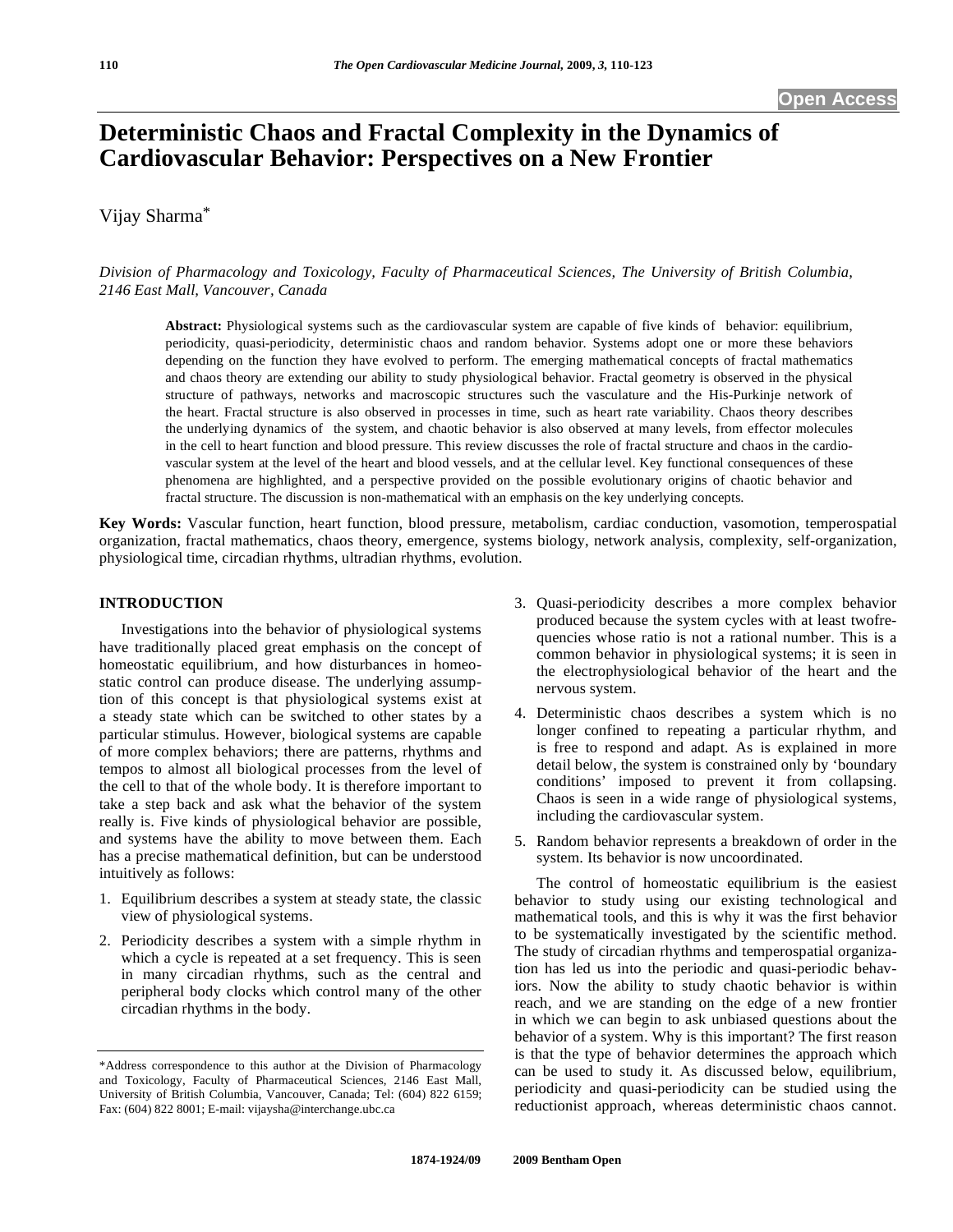The second reason is that it allows us to ask deeper questions about biology. What advantages do the different behaviors confer, how are they created and what are the consequences of moving from one kind of behavior to another? The aim of this review is to discuss how the emerging mathematical concepts of chaos theory and fractal mathematics are allowing us to approach these questions. The discussion will be non-mathematical, with an emphasis on the concepts, and will focus on the cardiovascular system. The cardiovascular system is a rich area for the study of dynamics, and it is a system in which clinical applications for chaos theory have already been found.

#### **THE APPLICATION OF DYNAMICS TO THE STUDY OF PHYSIOLOGICAL BEHAVIOR**

 Dynamics is the branch of physics concerning the study of how motion is produced by the action of forces. When applied to biology, it is used to study how the behavior of a system is created and controlled. A system is considered dynamic if it is deterministic and obeys the causality principle. Determinism is a philosophical proposition, which states that every event is determined by an unbroken chain of prior occurrences. The causality principle, derived from Descartes' Third Meditation, states that every effect has an antecedent and proximate cause. Random behavior is not a dynamic because it does not meet these two stipulations. A dynamic system can be linear or non-linear. In a linear system, the behavior of the entire system can be deduced by adding the behaviors of each of its components together. Small causes produce small effects and large causes, large effects. Equilibrium, periodicity and quasi-periodicity are examples of linear dynamics. The conventional reductionist approach excels in the study of linear systems, because it is possible to derive a complete description of the system by breaking it down into its component parts.

 In a non-linear system, the parts of the system are not simply added together, but participate in a cascade of amplification. Because a non-linear system is more than the sum of its parts, a complete explanation of its behavior cannot be obtained by the reductionist approach. In the physical world, non-linear dynamics usually relate to discontinuous 'sudden' phenomena such as tornadoes, explosions or breakages. The non-linear dynamic most frequently encountered in biology is deterministic chaos. In a chaotic system, small changes in the initial conditions are amplified and have profound effects on the final state so that the behavior of such a system cannot be predicted over the long term. It is perhaps unfortunate that the term 'chaos' is used to describe this because mathematical chaos does not refer to complete disorder. It refers to an orderly system whose behavior is so complex that it *appears* to be random; the human mind cannot see the patterns in the raw data because it lacks the computational power to do so. However, the beauty of mathematics is that it gives us the power to transcend the limits of our intuitive understanding. The mathematics of chaos theory applies transformations to the raw data which 'force' the underlying patterns to be revealed. To understand how this is done, and what deterministic chaos is, it is worth considering the history of how chaotic behavior was first discovered.

 Mathematical chaos was observed independently by a number of scientists and mathematicians in different fields before taking shape as a theory in the second half of the  $20<sup>th</sup>$ century [1]. It was officially (and accidentally) discovered by Edward Lorenz in 1963 [2]. Lorenz was a meteorologist who was running a series of weather simulations, and wanted to see a particular simulation again. To save time, he entered data from a previous computer readout and started the simulation from its halfway point, expecting that this would make no difference to the final results. To his surprise, he found that the results of the new simulation were markedly different from the previous one, and traced the fault to the computer printout. The printout had approximated the 6 figure readout of the computer to 3 figures. This small difference in initial conditions (using a 3 rather than a 6 digit input) was enough to substantially alter the outcome of the simulation. Indeed, it is now known that, in non-linear systems, these differences are amplified by iteration in an exponential manner. This is the 'butterfly effect': a creature as meek as a butterfly can trigger a storm thousands of miles away simply by beating its wings. It does so because the tiny initial displacement of the air is amplified in a cascade. This phenomenon is called the 'sensitivity to initial conditions'. Lorenz concluded that, because of this phenomenon, the behavior of a chaotic system such as the weather can never be accurately predicted in the long term.

 In 1901, Willard Gibbs pioneered the use of phase space to represent the state of a system. However, it was the Belgian physicist Ruelle who first used this approach to study the behavior of chaotic systems, and this resulted in the discovery of the attractors of a chaotic system [3]. Phase space is an abstract two or three-dimensional space in which the x, y and z- axes are used to represent key parameters which describe the state of the system. The state of the system at any given moment can then be represented as a point in phase space; the process by which data are mathematically converted into a point in phase space is called *embedding*. The state of a dynamic system is continuously changing, and by plotting the different states of the system which arise over time on a phase space diagram, one obtains a graphical representation of all possible states of the system, and the behavior of the system is revealed (Fig. **1**).

 The motion of a dynamical system is driven by an underlying force, and most dynamical systems would come to rest in the absence of this force. Initial transient states of the system are therefore killed off with time and, under the influence of the driving force, the system evolves towards a particular state or behavior. If these events are followed in phase space, one sees that, given enough time, the state of a dynamical system evolves towards a particular set of points in phase space. This set is referred to as the *attractor* of the system, and this attractor is a property of a deterministic system [3]. A random system will never have an attractor. The attractor of a deterministic non-chaotic system can be a fixed point, a limit cycle (a periodic system) or a limit torus (a quasiperiodic system) (Fig. **1**). In this case, the system is predictable, and will either loop continuously retracing the limit cycle or torus, or, in the case of a point attractor, settle at equilibrium. The attractor of a chaotic system is more complex and is referred to as a strange attractor. The points representing the state of the system loop endlessly within the boundaries set by the attractor, always towards a central point, but the trajectory traced by the point never repeats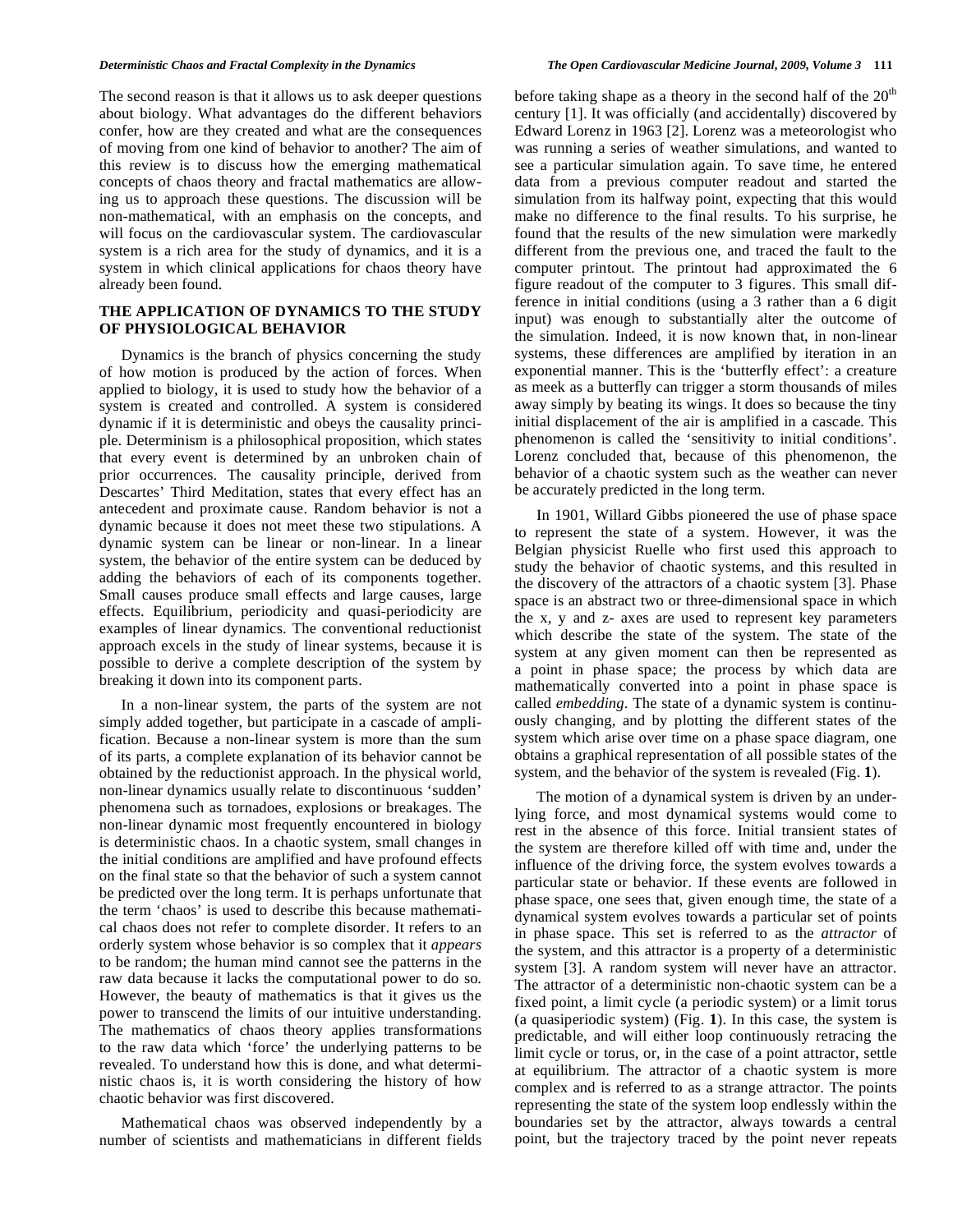

**Fig. (1).** Possible states of a system represented in phase space. Equilibrium is represented as a point and periodic behavior as a cycle. Quasiperiodic behavior arises because the system is cycling with at least two frequencies whose ratio is not rational. A strange attractor is a sign of chaotic behavior, and has a low fractal dimension. The attractor shown is the Lorenz attractor. Random behavior produces a random scatter of points in phase space, with a high fractal dimension.

itself. The strange attractor contains an infinite number of possible trajectories through which the state of the system can cycle. Strange attractors are always fractals (discussed below), taking on beautiful shapes in phase space, which resemble such forms as butterfly wings, swirling clouds, spider's webs or leaves.[1] Physiological systems can change their dynamics and move between periodicity, quasiperiodicity and chaos. In phase space, the attractor will change, 'exploding' into a chaotic attractor or 'imploding' into a limit torus or limit cycle. This phenomenon is termed 'bifurcation'. If the system is moving toward chaos, the bifurcations are cascading it. If the system is moving toward quasiperiodic or periodic behavior, the bifurcations are creating negative feedback loops to stabilize it. This phenomenon gives the system a remarkable flexibility (see [1, 4-7] for a more complete discussion).

### **FRACTAL MATHEMATICS**

 This section provides a brief introduction to fractals and their properties. The reader is referred to a number of excellent books for a more complete discussion [4, 8-11]. Fractal mathematics is a fundamentally new kind of geometry, and one which remains unfamiliar to much of the scientific, medical and general communities. It has three applications in biology: the study of physical structure, the study of the structure of processes in time and the study of the dynamics underlying behavior (the attractor of a chaotic system is always a fractal). Our understanding of the form of natural objects has been dominated by the concepts of Euclidian geometry and calculus. However, Euclidian geometry is unable to describe many of the exquisite patterns with which nature is replete, such as the shape of a cloud, a tree or a snowflake. One of the reasons for this is that objects in the natural world have features which extend over many scales, and examination of an object at finer scales reveals new previously unseen detail. Euclidian geometry fails to describe this because it can only deal with one scale at a time; it describes figures whose edges are flat or curved and misses the detail.

 In the 1970's, Benoit Mandelbrot reported a new kind of mathematics, which he called 'fractal mathematics' [10]. The term fractal was derived from the latin word *fractus,* meaning broken, in order to reflect its defining features of self similarity and scaling. In the words of Mandelbrot, " a fractal is a rough or fragmented geometric shape which can be split into parts, each of which is (at least approximately) a reduced-sized copy of the whole" [10]. Fractals can be observed throughout nature, from the small scale of atoms to the large scale of galaxies. The natural world is replete with examples: crystals, snowflakes, river networks, mountains, lightning, trees, webs, the list is long. The self-similarity of a fractal can be defined as perfect (geometrical) or statistical. Exact self-similarity represents the geometrically perfect fractal. A simple mathematical example of perfect selfsimilarity is given by the Koch snowflake (Fig. **2A**). Starting with a straight line, a Koch snowflake is generated by substituting the middle third of the line with an equilateral triangle and repeating the process many times. The iteration vastly increases the length of the figure's perimeter. After 40 iterations, a Koch snowflake generated from a 1-metre segment has a length which, if unwound, would stretch from the earth to the sun. Another example is the Mandelbrot set (Fig. **2B**).

 Nature never conforms to geometric ideals, and just as one would be hard-pressed to find a perfect sphere or cube in nature, one would be equally hard-pressed to find a fractal with perfect self-similarity. Most fractals in nature exhibit statistical self-similarity. Statistical self-similarity refers to a situation in which the fractal is approximately self-similar at different scales; the statistical properties of the part are proportional to the statistical properties of the whole. Examples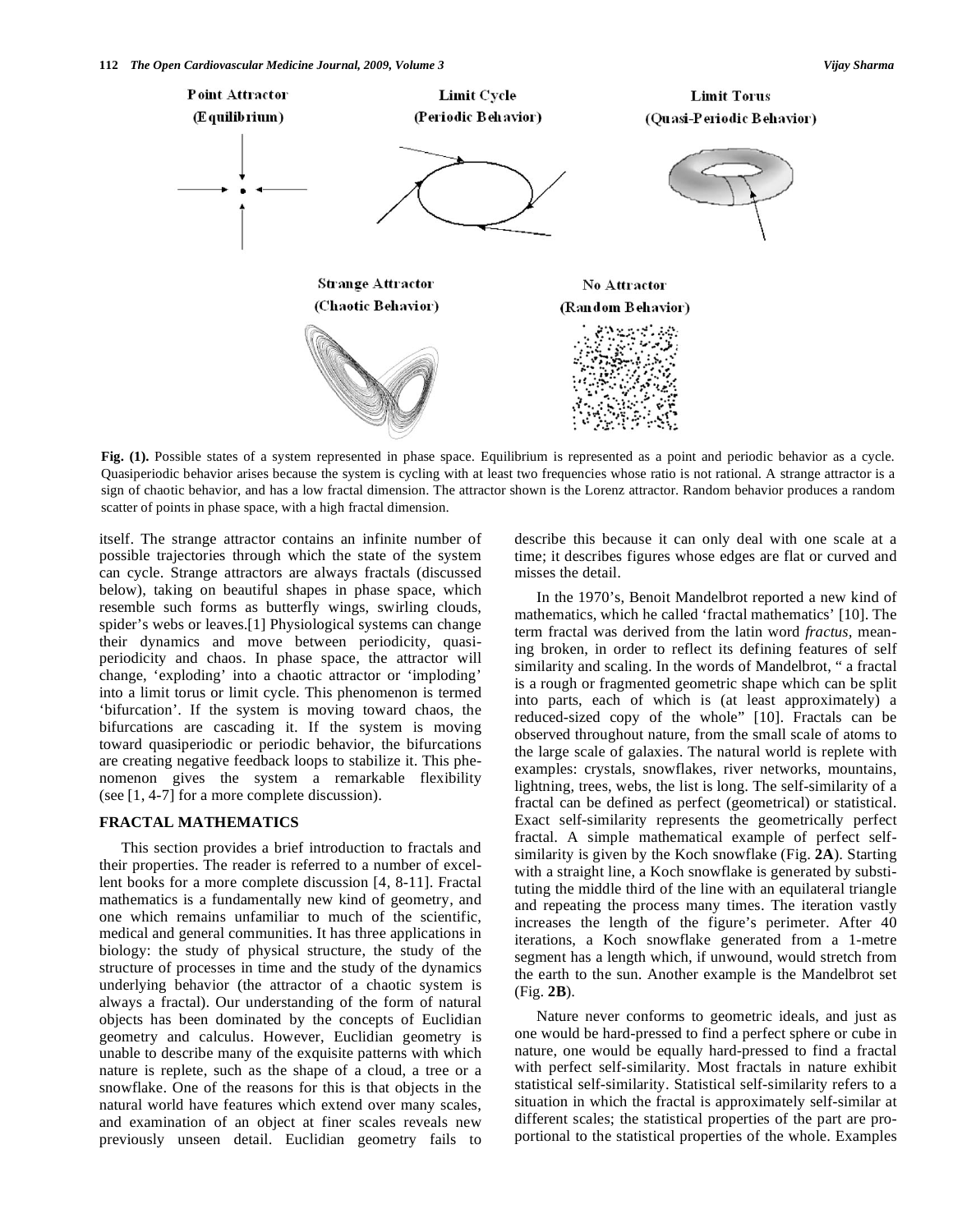of such self similarity in the human body include self-similar invaginations of alveolae and the intestinal tract which increase the surface area for absorption, or the self-similar branching pattern of the dendritic, bronchial and vascular trees [5, 12-15]. An important extension of the fractal concept is that fractals are not only observed in physical structures; biological processes in time also exhibit fractal properties in that fluctuations at a given timescale resemble the fluctuations of the same process observed at a smaller timescale. A classic example of this is seen in recordings of ion channel currents; self-similar patterns of ion channel opening are observed over several timescales [16]. The other extension is that the attractor of a chaotic system is always a fractal, and fractal geometry therefore has a role to play in describing dynamics.

 $\mathbf{A}$ 



**Fig. (2A).** The first four iterations of the Koch Snowflake. (**B**). A visual representation of the Mandelbrot set, one of the best-known fractals.

 For a fractal system, the measurement of any parameter depends on the resolution at which the measurement is taken. If one is measuring length, for example, the value of the measured length would increase as the finer details are revealed. There is therefore no one 'true' value of the measurement, but rather a relationship between the measurement and the resolution. This is referred to as a scaling relationship, and it poses two fundamental challenges to our existing analytical tools. The first is modest. If a fractal physiological system is studied at different resolutions, the measurements obtained would be expected to differ, and this may explain some of the measurement discrepancies found in the literature [17]. Biological fractals, however, are usually only selfsimilar over a few orders of magnitude, so this problem is overcome by studying the structure at the finest level of detail. The second challenge is profound, and it arises when studying fractal processes in time: fractals can have no mean and infinite variance! How is this possible?

 We are used to using means and variances to describe datasets, and the sample mean we obtain by experiment is meant to reflect the population mean of the parameter. As the sample size is increased, the sample mean should approach the value of the population mean. This does not happen for fractals: as the sample size increases, the value of the sample mean continues to change and diverge to either zero or infinity, never approaching a 'true mean'. This situation arises because the value of the parameter depends on the scale at which it is measured, and can therefore never have a single true value. Self-similarity at multiple scales can also affect variance, because smaller fluctuations in the data are amplified as the resolution is increased. The measured variance increases as the sample size or sample time increases, and tends towards infinity. This poses fundamental problems to the approach of statistical hypothesis testing (see [4] for review). Firstly, we always rely on the mean and variance of our measurements to define the parameters of the system being studied. However, if there is no mean and infinite variance, there is no way to determine what the parameters of the system are, so we have no way of detecting a change in those parameters. Furthermore, because there is no true mean of the system, the value of the calculated mean will be seen to change *even if the underlying process remains unchanged*. This means that, if we wish to look for changes in the state of a fractal system, we cannot use our existing analytical tools because they are essentially blind.

 It is clear that we need new analytical tools to study fractals, but our ability to describe the properties of fractals is still rudimentary. The major parameter which has been described is the fractal dimension, a measure of a fractal's space-filling properties. Put another way, fractal dimension measures the extent to which the irregularities of a fractal embedded on a curve spread out into the second dimension, or the extent to which the irregularities of a fractal embedded on a surface spread out into the third dimension. Fractals always have fractional dimensions (e.g. 1.7, 2.3 etc), which is a counter-intuitive idea when first encountered, but it can be understood by considering the familiar Euclidian shapes. Euclidian geometric shapes completely 'break into' the next dimension (e.g. line to square to cube) without creating detailed structure along their edges. The fraction (1.7, 2.3) represents the detail that Euclidian geometry misses; it describes the existence of a detailed structure along the edge of the shape. The dimension of the curve, surface or solid in which the fractal is embedded is referred to as the topological dimension, and is always an integer (1, 2 or 3). A fractal is defined mathematically as a set of numbers for which the fractal dimension is greater than the topological dimension [10].

### **THE APPLICATION OF FRACTAL MATHEMATICS TO CHAOS THEORY**

 As discussed above, the attractors of a chaotic system are always fractals. The fractal dimension of the attractor provides an indication of how deterministic the system is. If the fractal dimension is low, then the data would have been generated by a deterministic system. If the fractal dimension is high, then the data would have been generated by a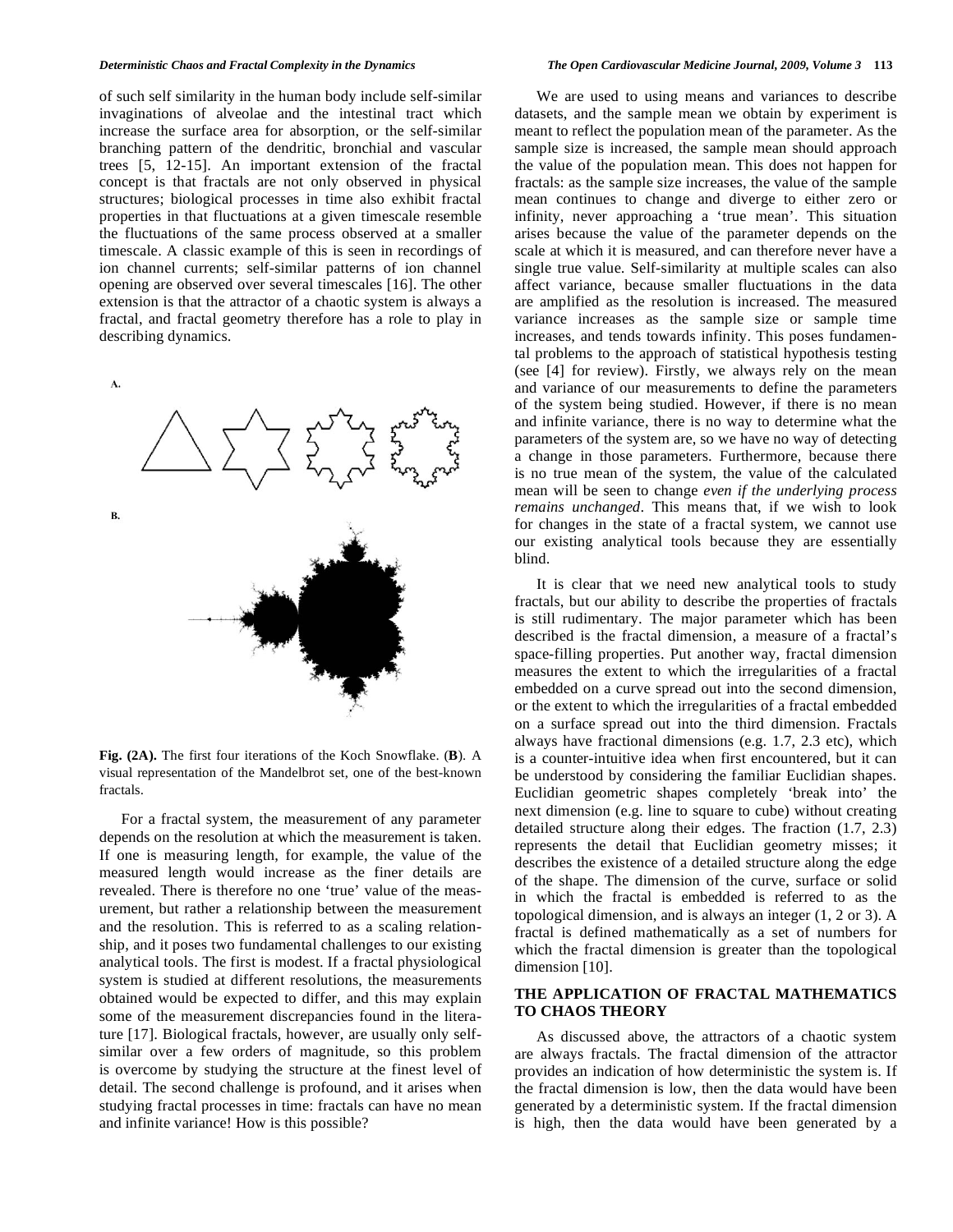random system. The reason for this can be understood intuitively as follows. As the fractal dimension increases, the form of the fractal is seen to disperse and increasingly resemble a random scatter of points. A random scatter of points in phase space is indicative of a truly random system.

#### **CIRCADIAN RHYTHMS**

 Equilibrium needs little discussion here; it has been a core concept of biology for decades. We can begin our consideration of physiological behavior by briefly examining periodic behavior as exemplified by circadian rhythms. Circadian rhythms can be influenced by exogenous factors; indeed, exogenous factors (lifestyle, sleep patterns, stress) have a profound influence on the circadian rhythms of heart rate and blood pressure [18]. However, there is a component of the rhythms which is endogenous. These rhythms are cycles of behavior which are driven by an internal oscillator and repeat themselves on an hourly basis for ultradian rhythms or on a 24-hour basis for circadian rhythms [19]. The endogenous component of the circadian rhythms is regulated by a circadian pacemaker or 'clock' which is intrinsic to the cell and self-sustaining. The clock maintains its function in the absence of environmental stimuli, but has a 'reset' mechanism which is responsive to environmental signals. The molecular basis for circadian clocks is a group of transcriptional and translational feedback circuits which have evolved to have a periodicity of approximately 24 hours. There is a master circadian pacemaker in the suprachiasmatic nucleus (SCN) which regulates peripheral clocks located in a wide range of tissues [19, 20]. The SCN pacemaker receives information about the time of day from light signals delivered *via* the retinohypothalamic tract. The synchronization of the peripheral clocks is achieved by neurohormonal stimuli and, most importantly, metabolic cues [21, 22]. There are circadian patterns present in cardiovascular and hemodynamic parameters such as heart rate, blood pressure, endothelial function and fibrinolytic activity. These rhythms may have pathophysiological significance, because there are also diurnal variations in the incidence of acute cardiovascular events (myocardial ischemia and infarction, cardiac arrhythmias, sudden death in heart failure) [23, 24]. The precise nature of the links between the rhythms and adverse cardiovascular events is the focus of much research. The peripheral clocks have been found to regulate a wide range of genes, including genes involved in metabolism, vascular integrity and responses to injury and pathological stimuli [20]. The function of the clocks can also be disrupted in disease states; this can manifest as a dampening of the oscillations (e.g. pathological cardiac hypertrophy) or a phase shift (e.g. diabetic cardiomyopathy) [25, 26].

 Significant technological and analytical advances are needed before the dynamics of circadian clocks can be studied in detail. However, it is clear from existing evidence what the dynamics of the system are likely to be. The healthy state of this multi-oscillator system appears to be one of orderly, periodic, synchronous oscillations. Since the periodicity of the clocks is essential to their function, any bifurcation away from this behavior would be self-defeating. The system needs to be far enough away from the border between order and chaos to prevent chaotic behavior, but also far enough from equilibrium to maintain periodic dynamics. This reliable order is bought at the price of a lack of flexibility. This disadvantage can be seen in the way the system responds to challenges. The central and peripheral clocks are slow to respond to permanent changes in the timing of the sleep-wake cycle (2 days for the central clock, 8 days for the peripheral clocks) [27]. This rigidity helps to prevent unnecessary adjustments of the clocks in response to, for example, an afternoon nap. However, in the presence of more permanent behavioral changes such as shift work, it may be an important cause of disease [20, 28].

#### **BLOOD FLOW AND VASCULAR FUNCTION**

 Although mean blood pressure exhibits a simple diurnal variation which is essentially periodic, the cardiovascular system is capable of more complex behaviors. These are generated both in the blood vessels and in the heart. Part of the complexity arises from the basic structure of the cardiovascular system. The heart and the vasculature contain structures which have a fractal-like appearance. Examples of structural fractals include the venous and arterial vascular trees, the organization of muscle fibres (bundles, fibres, fibrils, myofilaments), the arrangement of the His-Purkinje network in the heart and the structure of cardiac connective tissues (e.g. the chordae tendinae and aortic valve leaflets) [4, 5, 29, 30]. Living organisms possess complex, spatially distributed systems which depend on a vascular supply for their survival. The function of fractal networks such as the vascular tree is to achieve fast and efficient transport across these systems, and there is good evidence that the use of a fractal branching system minimizes the work of transport [31-33]. Although the scale-range of self-similarity is infinite for geometric fractals, in biology there is only a finite range over which self-similarity is observed. For the vascular tree, there are at least three orders of magnitude which are selfsimilar, from the larger feeder vessels (c. 5mm for small mammals) to the smallest arterioles (c. 10-20μm for small mammals). The small capillary networks into which the arterioles feed have a different topology to the rest of the vascular tree and are not part of the fractal network.

 The fractal structure of the vasculature has profound consequences for animals, and it is worth pausing to reflect on this. One such consequence is physiological time. The classical Newtonian view of time is chronological time, in which time is viewed as being universal and above nature. This perspective of time is imposed by evolution in the form of ultradian and circadian rhythms, and we regulate our daily lives by it. However, Meyen proposed an alternative view in which time is related to variability and change, so that each self-contained system has its own time defined by specific events that occur within that system. Psychological time is an example of Meyen's concept in which perceptions of the flow of time are dependent on the situation; time flies when we are busy, and grinds to a halt when we are waiting. The concept of physiological time arises from Meyen's perspective and is defined by Boxenbaum as "a species-dependent unit of chronological time required to complete a speciesindependent physiological event" [34].

 In order to maintain body temperature in the face of an impaired ability to lose heat, all the physiological processes of a larger animal are slower than those of a smaller animal (heart rate, respiration rate, movement etc.); the heart rate of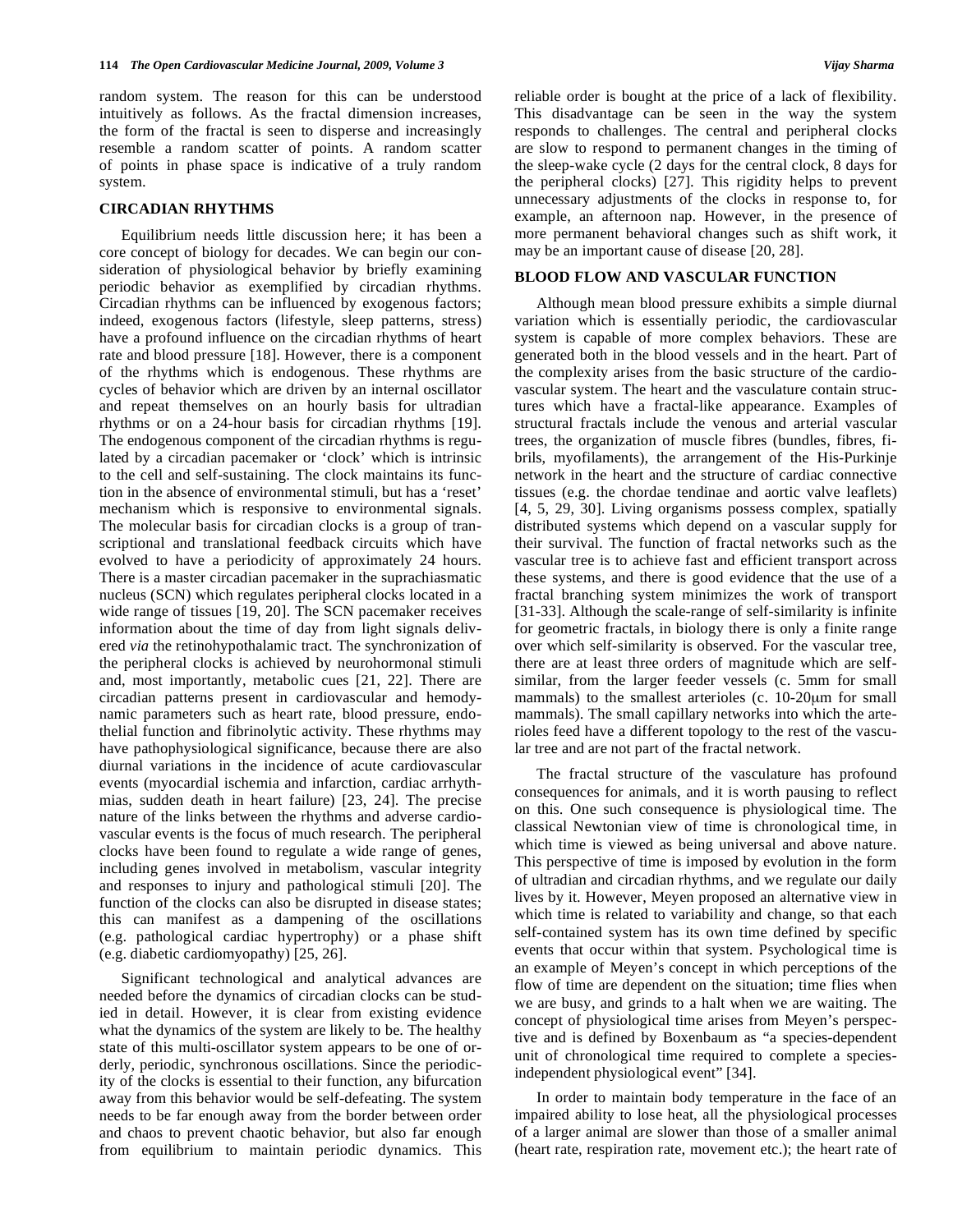an elephant is 30 beats per minute whereas that of a shrew is 1000 beats per minute. However, a shrew and an elephant get through the same *number* of heartbeats and respirations over the course of their lives (approximately 200 million breaths and 800 million heartbeats), and therefore live an equivalent amount of physiological time [35]. In chronological time, the elephant takes longer to use up its allotted beats and breaths, and therefore lives longer by living slower. It is well known that the relationship between the pace of physiological processes and animal size obeys a power-law function, so does it have a fractal origin? Metabolic rate is limited by the rate at which nutrients and oxygen can be supplied to the metabolic tissues, and this supply is constrained as the transport distances covered by the transport network are increased. The transport network, as discussed above, is fractal over three orders of magnitude. In the model proposed by Brown, Enquist and West, the fractal nature of the transport networks explains the power law relationship between metabolic rate and animal size [36, 37]. The implication of this theory is that the fractal structure of the vasculature has, over the course of evolution, exerted an influence on species' physiological time and ultimately on their lifespan. It is remarkable that a fractal, which can often be represented by very simple equations, can influence a species' own experience of time and ultimately set constraints on how long it will live.

 The basic pattern of blood distribution is fractal, and this is imposed both by the anatomy of the vascular tree and by the local regulation of vascular tone [38-46]. Superimposed upon this basic pattern is a complex rhythm of vascular flow. It is well-established that blood vessels exhibit rhythmic changes in diameter which beget rhythmic changes in resistance [47, 48]. This behavior has been found to bifurcate between quasi-periodicity and chaos. The origin of the chaotic behavior lies not in the heart rate or neuronal control of the blood vessels, but in chaotic dynamics of the vasomotor response [49-51]. The chaotic behavior is produced by the interaction of two calcium oscillators in the cytoplasm, one of which is a fast oscillator maintained by voltage-dependent calcium uptake, and the other of which is a slower oscillator maintained by calcium-induced calcium release [52]. Chaotic behavior is prevented by nitric oxide and various purines, and inhibition of either of these is associated with the induction of chaotic vasomotion [6, 53]. Chaotic behavior can be induced by physically decreasing the perfusion pressure. These data indicate that blood pressure can act as a toggle between order and chaos in the control of vasomotion [49]. Vasodilator substances which lower the local pressure by increasing vessel diameter maintain the system in periodic dynamics.

 Vascular conductance is improved by periodic sine-wave vasomotion, so the appearance of chaotic behavior in the blood vessel is detrimental to blood flow [53, 54]. Chaotic behavior has been observed in systemic blood pressure, and has been suggested to be partly attributable to chaotic fluctuations in peripheral vascular resistance produced by chaotic vasomotion [55-57]. However, if blood pressure variability is examined in the whole animal, further information about the origin of chaotic behavior is revealed. Nitric oxide inhibitors decrease the chaotic behavior of blood pressure variability, which is consistent with their influence on chaotic vasomotion [58, 59]. Intriguingly, blockade *or* stimulation of adrenergic  $\alpha$ -receptors has the same effect [58, 59]; the decrease in complexity produced by the agonist could be related to a decrease in sympathetic tone mediated by the baroreceptor reflex. Denervation of the baroreceptors also decreases chaotic behavior of blood pressure variability [60]. Blockade of  $\beta$ -adrenoceptors or of the parasympathetic nervous system with atropine has little or no effect on overall complexity [58, 59], suggesting that chaotic behavior is regulated by the sympathetic nervous system at the level of the resistance vessels. Overall, these results suggest that chaotic behavior of the blood pressure is likely to reflect the regulation of tone in the resistance vessels; periodic vasomotion is induced by any factor which decreases the local pressure, and the influence of the sympathetic nervous system on blood pressure variability may reflect a local influence on vasomotion mediated by changes in local pressure. However, blood pressure is regulated by a wide range of factors and it is likely that there are other contributors to the chaotic behavior evident in blood pressure variability.

### **FRACTAL COMPLEXITY AND CHAOTIC BEHAV-IOR IN THE HEART**

It is well established that beat-to-beat variability exists in the heart rate; 'regular sinus rhythm' is, in fact, anything but. This variability was classically regarded as random, but is now known to exhibit fractal properties in time, and to exhibit chaotic behavior, indicating that the variability is in fact deterministic. The analytical methods employed to study this determinism have been reviewed recently [9], so this discussion will focus primarily on the concepts. It is presently unclear what the underlying mechanism is for cardiovascular chaos, although it appears to be related to the function of the autonomic nervous system. Heart rate variability and the sensitivity to initial conditions are attenuated when the parasympathetic nervous system is blocked by atropine, and enhanced by blockade of the sympathetic nervous system using the  $\beta$ -blockers propanolol or atenolol [58, 59, 61, 62]. Chaotic behavior is not influenced by classic pharmacological modulators of the blood vessels such as nitric oxide synthase inhibitors or agonists and antagonists of -adrenergic receptors, suggesting that it is the direct action of the autonomic nervous system on the heart which is important [58, 59, 61, 62]. It is clear that chaotic behavior is increased when parasympathetic activity exceeds sympathetic activity; this effect is demonstrable when the sympathetic and parasympathetic nervous systems are inhibited. However, the reflex cardiac parasympathetic cardiac activity induced by nitric oxide synthase inhibitors does not produce an increase in cardiac chaotic behavior. This may simply reflect the fact that the parasympathetic nervous system is already exerting its maximum effect on the heart rate dynamics; removal of sympathetic drive may further increase chaos in part because it is a physiological antagonist of the parasympathetic drive, acting at a distinct site. Differences in the degree of chaos seen in the heart are likely to reflect differences in the 'drive' which maintains the dynamics of the system; the bifurcation of the system from order to chaos should be a threshold effect.

 The dynamics of the heart rate can also be examined using fractal analysis, and heart rate variability has been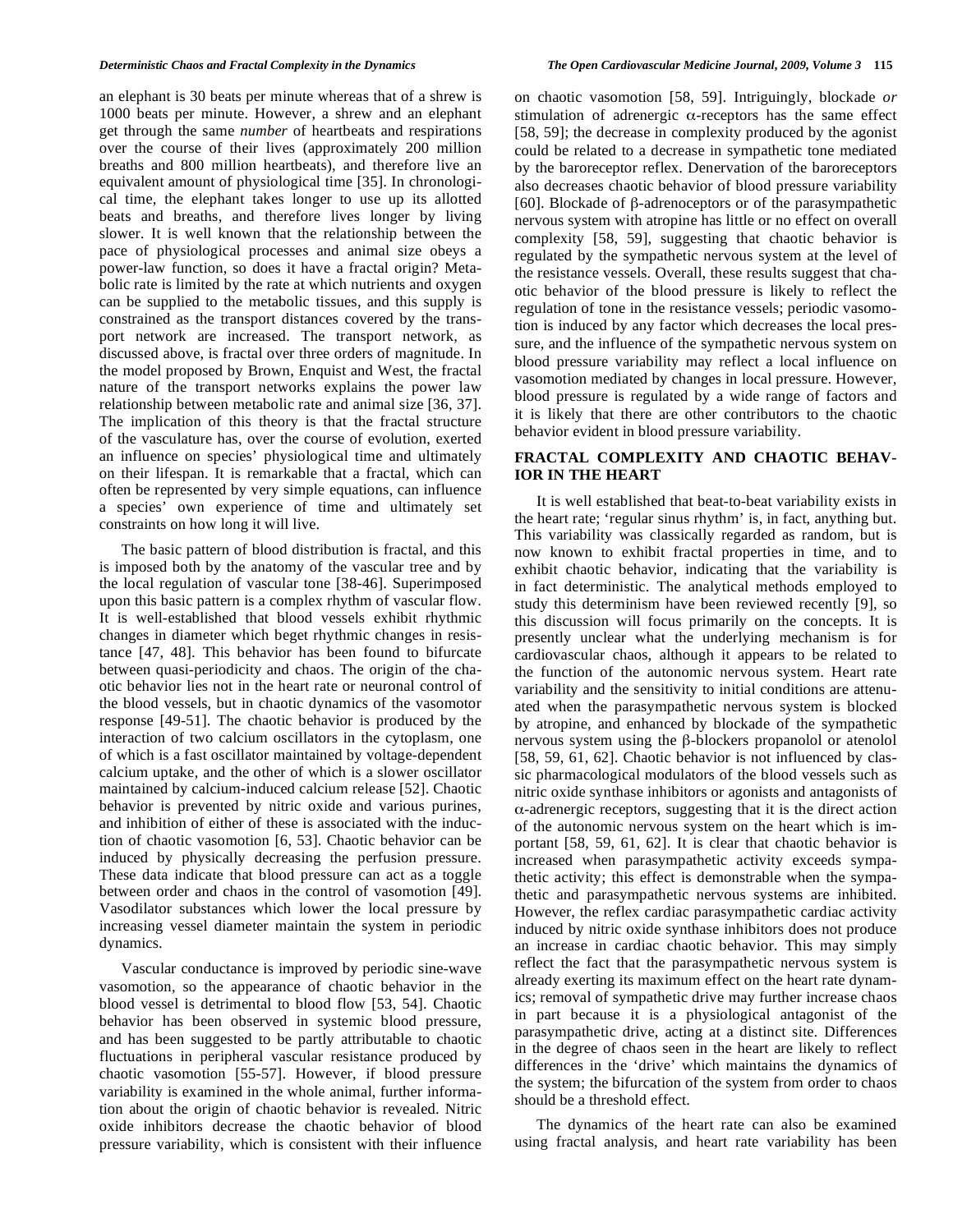found to exhibit self-similarity [63, 64]. The importance of the fractal structure is that the self-similarity extends over many timescales; this confers the effect of memory on the system. The heart is able to repeat beating patterns it has previously used. However it is not 'remembering' the rhythms per se; by assuming a fractal structure in time, the system is using a basic law of mathematics to achieve the effect of memory. Fractal structure appears to be related, at least in part, to the presence of chaotic behavior and can be lost by bifurcations towards either order or randomness.

 If one studies the effects of pharmacological interventions on fractal complexity of the time series, the patterns are not the same as those seen for chaotic behavior. Denervation of the heart increases the fractal complexity of the heart rate, indicating that the fractal complexity has its origin in the heart itself, and is modulated by the autonomic nervous system [65]. Intriguingly, both the sympathetic and the parasympathetic nervous systems appear to decrease the fractal complexity of the heart rate variability [66-69]. Chaotic behavior and fractal complexity of the time-series therefore reflect different properties of the heart which respond differently to pharmacological interventions; atropine, for example, decreases chaotic behavior but increases fractal complexity. What are the differences between chaotic behavior and fractal complexity? Fractal analysis essentially reveals the structure of the signal, whereas chaos theory examines the underlying dynamics of the system that generates the signal. Fractal structure is therefore a more superficial measure of the state of the system, but it is easier to apply and has found clinical applications.

 Fractal complexity and chaos are related to pathology in two clinical scenarios. In the setting of acute cardiovascular events such as myocardial infarction or arrhythmias, increased fractal complexity is associated with increased mortality, and is a superior predictor of mortality compared with more conventional measures of heart rate variability [65, 70-76]. The reason for this correlation is unknown. If one considers the dynamics of the heart in this setting, arrhythmias appear to represent a state in which the system is driven away from the border between order and chaos and towards true randomness; in this context, the increased chaos may be regarded as harmful. There has been much discussion over whether increases or decreases in chaotic behavior are beneficial or harmful in the context of acute cardiac events. There are two aspects of chaos to consider. The first is where the chaos occurs. Helpful chaotic behavior is probably due to chaotic behavior in the sinoatrial node.[77] However, if chaotic behavior appears independently in the rest of the conduction system, this may interfere with the cardiac cycle and be harmful. The second is whether the system is being maintained close to the border between order and chaos; any movement away from this border could be harmful, be it towards randomness or periodicity. There are therapeutic implications for this. It has been found that, with the use of properly timed stimulation delivered through pacemakers, the heart can be stimulated to bifurcate from chaos to periodic behavior (chaos control) or from periodic behavior to chaos (chaos anti-control). This approach has been used as a novel approach to treat arrhythmias, and both chaos control and chaos anti-control have been advocated as strategies [78-80].

 By contrast, in the setting of chronic heart failure, fractal complexity is decreased, and in this case it is the decrease in complexity which is associated with increased mortality [81- 84]. When fractal complexity breaks down, the breakdown can reflect a cascading of the system into true randomness or a reversion into periodic order. Heart failure may cascade the system in either direction, producing random or periodic behavior; in both cases the fractal complexity is seen to decrease, and in both cases the effect is associated with increased mortality [85]. Fractal complexity and chaotic behavior of the heart have both been found to decrease with ageing, and this loss of complexity is also believed to be detrimental (see [7, 86] for recent reviews).

 Why is the loss of chaotic behavior harmful? Loss of chaotic behavior clearly creates a loss of flexibility in the system. However, it also leads to a loss of information storage and generation [5, 87, 88]. The ability to store and transmit information is lost because random behavior is meaningless, and periodic behavior simply repeats the same information over and over again. This is reflected in the loss of fractal complexity in the heart rate signal; the 'memory effect' conferred by the fractal structure is lost. Chaotic behavior is unpredictable behavior, and unpredictable behavior allows for a physiological 'freedom of expression'; the key to generating useful information is the ability to change. In a recent review, Goldberger [89] pointed out that many disease states could be regarded as producing a breakdown in complexity, leading to ordered periodic behaviors:

 "To a large extent, it is these periodicities and highlystructured patterns – the breakdown of multi-scale complexity under pathological conditions – that allow clinicians to identify and classify many pathologic features of their patients." [89].

 Where does chaotic behavior in the heart come from? Chicken embryo heart cells provide one of the best examples of physiological chaos ever observed [90, 91]. Pacing is a basic property of cardiomyocytes, and chicken embryonic heart cells are seen to spontaneously beat in a regular fashion. When an external electrical stimulus is applied, the timing of the next endogenous beat is altered; it can occur sooner or later. The system is therefore driven by two bio-oscillators; the internal oscillator of the cell's own pacing rhythm, and the external electrical impulses [90, 91]. The cells will beat with regular periodicity in response to some external rhythms, but will revert to their own endogenous rhythms in response to others. This is chaotic behavior, with bifurcations induced by the external applied rhythm. The effect is to introduce beat to beat variability. In the intact heart, the property of spontaneous self-excitation is a property of all the excitable tissue found therein, but the pacemaker of the heart is the sino-atrial node. The path of excitation from the sinoatrial node, through the atria to the atrioventricular node and then to the His-Purkinje network generates the classic familiar pattern of the electrocardiogram (ECG). Analysis of the ECG reveals that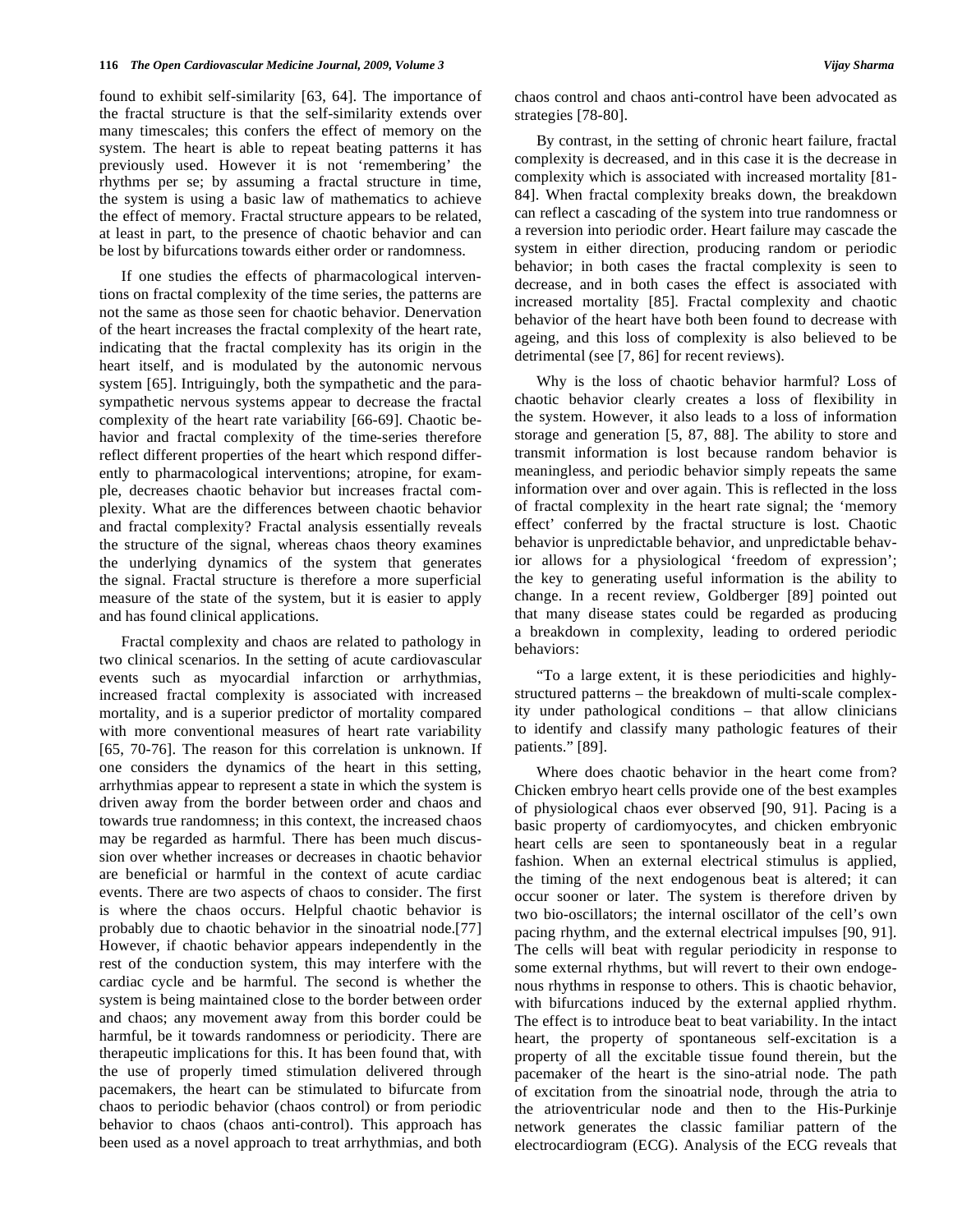there are irregularities in the record, the same beat-to-beat variability observed when heart rate data are analyzed, and analysis of the ECG has revealed evidence of chaotic behavior [4, 92, 93]. In the normal setting, this chaos is good. Studies of the spatial evolution of the cardiac electrical activity have revealed that the electrical behavior of the heart can be understood, in part, in terms of reaction-diffusion processes. These processes produce spiral waves, a known precursor to chaotic behavior, which appear when the heart goes from normal rhythm to a tachycardia and then break up as the heart transitions to fibrillation and the system bifurcates towards harmful chaos [77]. This spatial evolution model suggests a mechanistic difference between the harmful chaos and the beneficial chaos. One could speculate that bifurcations in cardiac rhythm are harmful because these produce chaos in the conduction system. However, the chaotic variability of normal sinus rhythm is beneficial, because this represents an interplay between the conduction system and the heart muscle which confers efficiency and flexibility. How can chaotic behavior in the heart be permanently lost? An explanation is most likely to be found in the structural changes in the heart produced by pathology and by aging. The structural properties of the heart determine its ability to respond to stimulation; if the heart is less compliant due to remodeling, or there is a loss of cardiomyocytes, the mechanical function of the heart could be constrained and forced toward more periodic behavior. Chaos in the heart may not just arise in the conduction system. Metabolic pathways can bifurcate towards chaos, and metabolism is intricately related to function. Calcium handling is a key regulator of contractile force, and chaotic behavior within these pathways could beget chaotic behavior in the generation of contractile force.

 Where does fractal complexity in the heart rate signal come from? To a certain extent, fractal complexity may reflect underlying chaos, and it is lost by a bifurcation away from chaos in either direction (towards order or randomness). However, some of the fractal complexity of the heart may have its own unique origins. If one considers the endogenous rhythms of the cardiomyocytes, a fractal structure may exist in the multioscillator system of the cardiac syncytium. If one considers the conduction system in the heart, there is a fractal structure to the His-Purkinje system, which could beget fractal organization of the heart rate signal. The relationship between fractal complexity and underlying chaos may not be as straightforward as the discussion in this review has so far assumed. This is clearly illustrated by the effects of the parasympathetic nervous system, which increases chaos in the heart rate, but *decreases* fractal complexity. The major influence of the parasympathetic nervous system is on the conduction system; the ventricles receive sparse parasympathetic innervation. It is possible that, by decreasing conduction through the heart, the parasympathetic nervous system releases some of the cardiomyocytes from the unifying influence of the His-Purkinje system and the dual oscillator system is more prone to chaotic behavior. At the same time, a decrease in the influence of the fractal His-Purkinje system produces a decrease in the fractal complexity of the signal. In this

model, the conduction system is the origin of the fractal complexity, whereas the interplay between the conduction system and the heart muscle is the origin of the chaotic behavior. The sympathetic nervous system innervates the entire heart and increases the rate and force of contraction; it can impose order on the conduction system and the heart muscle, and may therefore drive the dual oscillator towards more periodic behavior. If the heart becomes more periodic in its behavior, fractal complexity of the heart rate will also decrease. This may explain why denervation of the heart increases fractal complexity; it would be the loss of the sympathetic drive which allows fractal complexity to increase.

## **CELLULAR DYNAMICS**

 The example of cardiovascular chaos illustrates that chaotic behavior at the level of the system is conferred by behavior at the cellular level. It is therefore important to consider the cellular level in more detail if the mechanistic bases of chaos and fractal complexity are to be understood. The central dogma of molecular biology implies the existence of a hierarchy within the cell in which each organizational level is given a particular task: DNA stores information, RNA processes information, proteins execute the programs and metabolites fuel and fine tune the programs. However, the true distribution of cellular functions within the cell is more complex than this. The proteome is the repository of short term information storage, the metabolome is an important controller of gene expression and RNA can execute cellular programs by influencing gene expression or regulating the subcellular targeting of the proteome [94-98]. It is therefore clear that, instead of being distinct levels in a linear chain, the genome, transcriptome, proteome and metabolome fulfil their functions by forming complex networks. Surprisingly, gene, protein and metabolic networks are all organized according to the same principles and form a type of network which is referred to as 'scalefree' [99]. In a scale free network, the number of interconnections formed by a node, referred to as its degree, obeys a power-law distribution i.e. there are groups of nodes which form large numbers of interactions, and others which form only a few; power law functions are characteristic of fractals, and the cellular networks can sometimes assume a fractal structure. Oltvai and Barabasi described this new paradigm in terms of a complexity pyramid in which the uniqueness conferred at the level of individual cellular components is integrated using common organizing principles [98]; this is summarized in Fig. (**3**).

 Metabolic pathways represent an archetypal network in which to consider network dynamics. The topology of the metabolic network (substrate supply, energy production in the mitochondria, energy utilization) is scale-free. Within the network, evidence is emerging of compartmentalization. ATP generated by glycolysis is used to fuel membranebound transporters and ion channels in the sarcolemma and sarcoplasmic reticulum, whereas ATP generated by mitochondrial oxidative phosphorylation is targeted to cytoplasmic processes such as the generation of contractile force (see [100] for review). Chaotic behavior has been frequently related to the interaction that occurs between oscillators, and metabolic pathways are replete with them.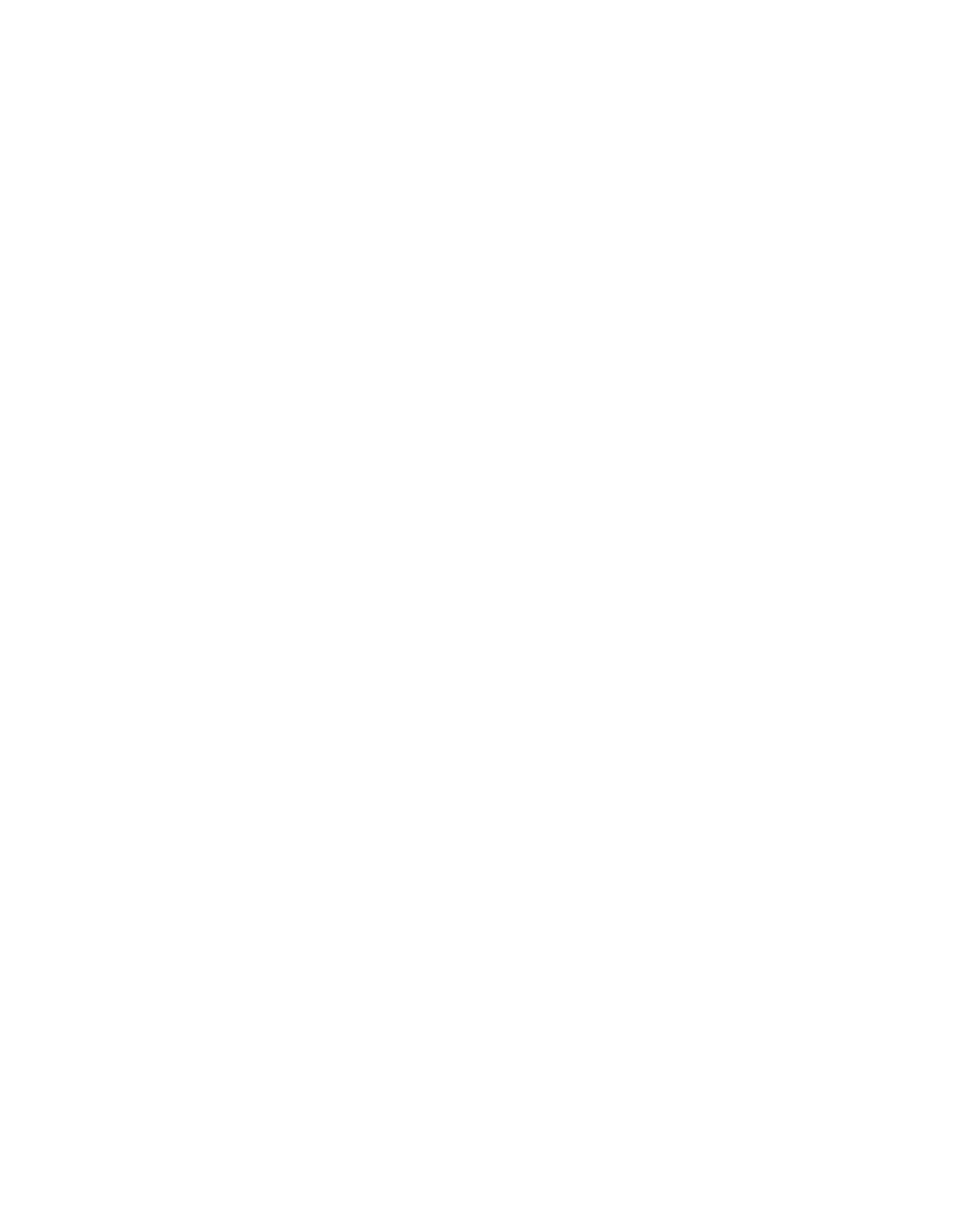and an intricate system of feedback, developed by evolution, keeps it there. When the system is pushed into chaotic behavior, the system quickly reverts back to order; this enables the system to maintain its flexibility without losing its structure [105, 106].

 Little is known about how the first cellular networks evolved, but the principle of self-organization suggests a possible mechanism. Network dynamics in biological systems can be understood, at least in part, in terms of wave propagation through an excitable medium. It has been known for more than half a century that chemical reactions can spread in an oscillating manner akin to wave propagation. According to a theory first developed by Alan Turing, oscillations and chemical waves can self organize into a cellular network [104]. In this case, a chemical (e.g. a morphogen or second messenger) is synthesized rapidly at a particular location but diffuses slowly. At the moment of synthesis, a localized peak concentration is achieved. The chemical then diffuses into the surrounding medium and the concentration at the site of synthesis begins to fall. However, the next burst of synthesis gives rise to a second peak, and the process repeats itself.

 Repeated intermittent 'bursts' of chemical synthesis result in a chemical oscillator which gives out chemical diffusion waves. Chemical oscillators can exhibit constant, periodic and chaotic behavior, behaving as a chaotic system with bifurcations [107]. The chemical diffuses out to interact with neighbouring processes and targets, and can elicit responses not only by its unique identity, but by its behavior in time. In addition, the site at which the chemical is synthesized enables site-specific responses to be elicited, which can lead to spatial organization of signaling, or contribute to the formation of architecture. As similar processes occur in parallel, the collective behavior of the system can suddenly bifurcate to produce a more complex behavior, and a functional module will have formed. Additional cytoplasmic structures can refine the function of the module. Aon *et al*. recently proposed a model based on the phenomenon of percolation, in which the cytoskeleton controls the paths that effector molecules take through the cell [108]; their model implies that the chemical diffusion waves can be directed and distributed, or blocked by the cytoskeleton. An example of the effects of cytoskeletal organization on a network is provided by the study of Aon and Cortassa, who found that increasing the extent of microtubular protein polymerization increased glycolytic flux in yeast [109].

 Self-organization can create complexity independently, and provides an explanation of how function can gradually emerge from a sea of random behavior. However, if this is applied to evolution there is a major problem: how is the complexity passed on? Self-organisation, by definition, occurs without genetic influence, yet, in order for the complexity to survive in the species and be moulded by evolution, there must be traits to the new complexity which are heritable. It is unclear how complexity generated by selforganization can be propagated to an entire species, but knowledge of evolutionary processes permits some speculations. One would expect that the first time a new complex behavior appears, it will probably be lost. However, if a particular genetic background favors the generation of

complex behaviors which improve survival, the favorable traits will be passed on and allow for the continued appearance of beneficial complex behaviors which will eventually survive in the species. The genome may gradually evolve to encode more of the behavior, essentially 'recording' it and leaving less to self-organization. The first step to testing this idea is to quantify genetic influences on traits believed to have arisen by self-organisation.

 No studies have attempted to quantify genetic influences on chaotic dynamics as our technological and mathematical tools are not yet up to this challenge. However, structural traits can be more easily studied. Fractal structures are believed to form largely by self-organisation with limited genetic input. Recent studies have attempted to quantify genetic influence on fractal structure, but the data are conflicting. Glenny and coworkers recently quantified the genetic influence on flow distribution in the monozygotic offspring of armadillos, and concluded that 2/3 of fractal vascular geometry was determined by genetic influences [110]. The structure of the fractal retinal vasculature has been studied in monozygotic and dizygotic twins, and the genetic influence in this case was small – only vessel tortuosity was found to be genetically determined [111]. These initial studies do not allow any definitive conclusions to be drawn. However, there is probably a balance and a division of labor between the ability of a biological system to self-organize, and the imposition of instructions from the genome. This is an important and virtually untouched area of research.

### **THE INFLUENCE OF DYNAMICS ON FUNCTION**

 The choice of dynamics has important consequences for the function of physiological systems. The biochemical machinery of the cell has evolved to function under clearly defined conditions of pH, temperature, osmolarity, and at well defined levels of a host of electrolytes, nutrients and proteins. This is why the maintenance of equilibrium is important: the basic machinery which drives all functions is vulnerable to changes in these conditions. Periodic behavior is seen in the ultradian and circadian rhythms of the body. These evolved from the need to develop a sleep-wake cycle that is synchronised with the cycles of light and dark experienced on the earth's surface. The clocks which drive circadian rhythms must maintain periodic behavior or they will lose their ability to keep time. Periodic behavior is also seen in the sine wave behavior of vasomotion; if this is lost, the movement of blood becomes less efficient. Quasiperiodic behavior is the most complicated behavior of linear dynamics and it defines the limits of order. It is seen in multi-oscillator systems such as the cardiac pacemaker. Many of these systems evolved to exist at the border between order and chaos and their function requires them to take advantage of both as the need arises. Chaotic behavior confers flexibility and efficiency on the system; it is usually beneficial, unless periodic behavior is integral to the function of the system as it is in the vasomotor response. Random behavior represents a complete breakdown of the system – fatal arrhythmias represent such a breakdown. Random behavior is also the initial behavior of unrelated components from which cellular networks first emerged. This paradigm is summarized in Fig. (**4**).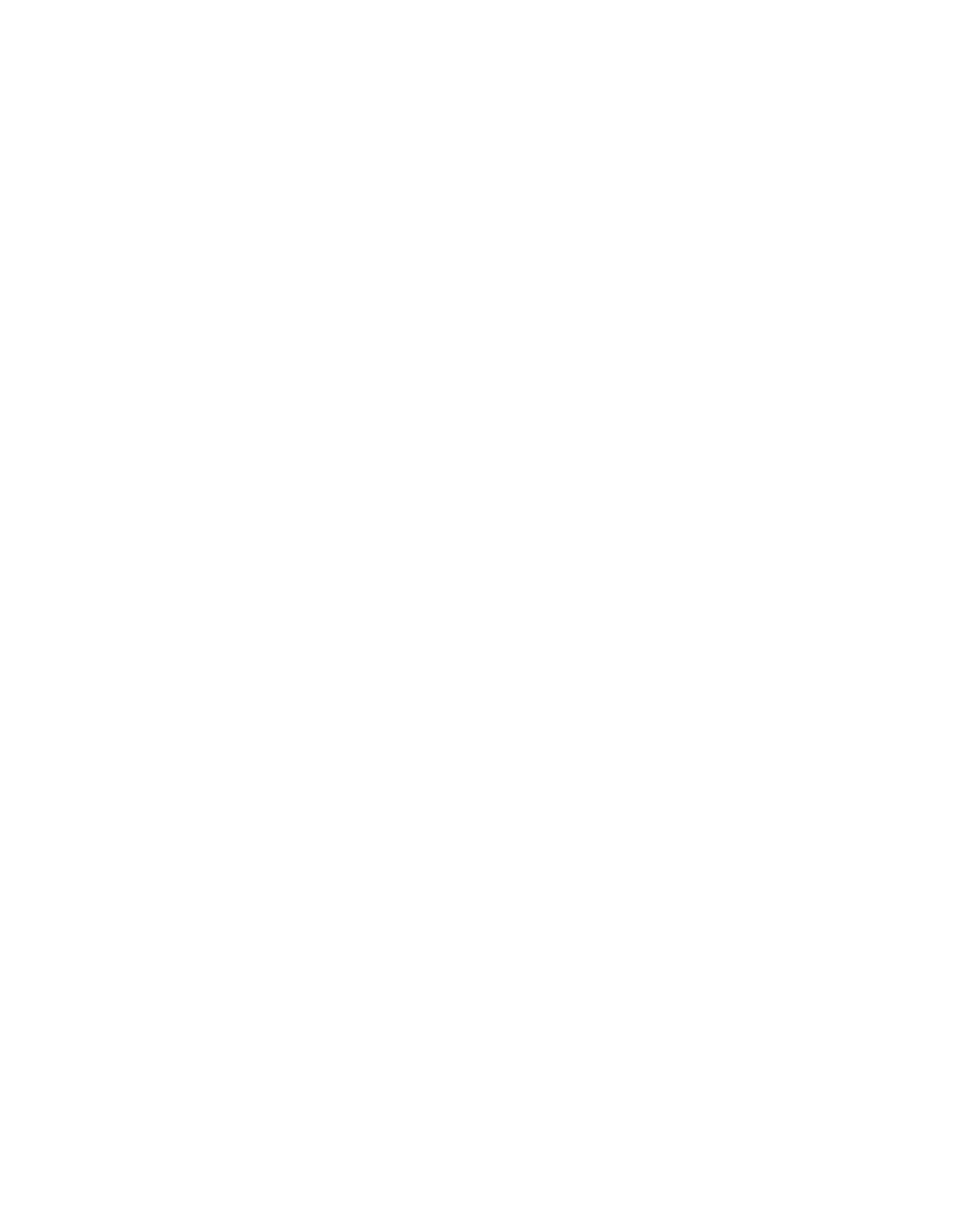#### **REFERENCES**

- [1] Oestreicher C. A history of chaos theory. Dialogues Clin Neurosci 2007; 9: 279-89.
- [2] Lorenz EN. Deterministic nonperiodic flow. Am Meteorol Soc J 1963; 20: 130-41.
- [3] Ruelle D, Takens F. Thermodynamic formalism: the mathematical structures of classical equilibrium statistical mechanics. In: Rota GC, Eds. Encyclopedia of Mathematics and its Applications. Menlo Park, California: Addison-Wesley 1978.
- [4] Bassingthwaighte JB, Liebovitch LS, West BJ. Fractal Physiology. New York: Oxford University Press; 1994.
- [5] Goldberger AL, Rigney DR, West BJ. Chaos and fractals in human physiology. Sci Am 1990; 262: 42-9.
- [6] Trzeciakowski J, Chilian WM. Chaotic behavior of the coronary circulation. Med Biol Eng Comput 2008; 46: 433-42.
- [7] Goldberger AL, Amaral LA, Hausdorff JM, Ivanov P, Peng CK, Stanley HE. Fractal dynamics in physiology: alterations with disease and aging. Proc Natl Acad Sci USA 2002; 99 (Suppl 1): 2466-72.
- [8] Iannaccone PM, Khokha M. Fractal geometry in biological systems. Boca Raton, Florida: CRC Press 1996.
- [9] Gonzalez JJ, Pereda E. Applications of fractal and non-linear time series analysis to the study of short-term cardiovascular control. Curr Vasc Pharmacol 2004; 2: 149-62.
- [10] Mandelbrot B. The Fractal Geometry of Nature. New York: W.H. Freeman and Company 1982.
- [11] Barnsley M. Fractals Everywhere. New York: Academic Press 1988.
- [12] Smith TG, Jr. Marks WB, Lange GD, Sheriff WH, Jr., Neale EA. A fractal analysis of cell images. J Neurosci Methods 1989; 27: 173- 80.
- [13] Caserta F, Stanley HE, Eldred WD, Daccord G, Hausman RE, Nittmann J. Physical mechanisms underlying neurite outgrowth: a quantitative analysis of neuronal shape. Phys Rev Lett 1990; 64: 95-8.
- [14] West BJ, Bhargava V, Goldberger AL. Beyond the principle of similitude: renormalization in the bronchial tree. J Appl Physiol 1986; 60: 1089-97.
- [15] Kassab GS, Rider CA, Tang NJ, Fung YC. Morphometry of pig coronary arterial trees. Am J Physiol 1993; 265: H350-65.
- [16] Liebovitch LS, Toth TI. A model of ion channel kinetics using deterministic chaotic rather than stochastic processes. J Theor Biol 1991; 148: 243-67.
- [17] Paumgartner D, Losa G, Weibel ER. Resolution effect on the stereological estimation of surface and volume and its interpretation in terms of fractal dimensions. J Microsci 1981; 121: 51-63.
- [18] Waterhouse J, Atkinson J, Reilly T, Jones H, Edwards B. Chronophysiology of the cardiovascular system. Biol Rhythm Res 2007; 38: 181-94.
- [19] Morse D, Sassone-Corsi P. Time after time: inputs to and outputs from the mammalian circadian oscillators. Trends Neurosci 2002; 25: 632-7.
- [20] Reilly DF, Westgate EJ, FitzGerald GA. Peripheral circadian clocks in the vasculature. Arterioscler Thromb Vasc Biol 2007; 27: 1694-705.
- [21] Yamazaki S, Numano R, Abe M, *et al*. Resetting central and peripheral circadian oscillators in transgenic rats. Science 2000; 288: 682-5.
- [22] Damiola F, Le Minh N, Preitner N, Kornmann B, Fleury-Olela F, Schibler U. Restricted feeding uncouples circadian oscillators in peripheral tissues from the central pacemaker in the suprachiasmatic nucleus. Genes Dev 2000; 14: 2950-61.
- [23] Muller JE, Tofler GH. Circadian variation and cardiovascular disease. N Engl J Med 1991; 325: 1038-9.
- [24] Willich SN, Goldberg RJ, Maclure M, Perriello L, Muller JE. Increased onset of sudden cardiac death in the first three hours after awakening. Am J Cardiol 1992; 70: 65-8.
- [25] Young ME, Razeghi P, Taegtmeyer H. Clock genes in the heart: characterization and attenuation with hypertrophy. Circ Res 2001; 88: 1142-50.
- [26] Young ME, Wilson CR, Razeghi P, Guthrie PH, Taegtmeyer H. Alterations of the circadian clock in the heart by streptozotocininduced diabetes. J Mol Cell Cardiol 2002; 34: 223-31.

#### *Deterministic Chaos and Fractal Complexity in the Dynamics The Open Cardiovascular Medicine Journal, 2009, Volume 3* **121**

- [27] Waterhouse J. Jet-lag and shift work: (1). Circadian rhythms. J R Soc Med 1999; 92: 398-401.
- [28] Schibler U. The daily timing of gene expression and physiology in mammals. Dialogues Clin Neurosci 2007; 9: 257-72.
- [29] Goldberger AL, West BJ. Fractals in physiology and medicine. Yale J Biol Med 1987; 60: 421-35.
- [30] Sernetz M, Gelleri B, Hofmann J. The organism as bioreactor. Interpretation of the reduction law of metabolism in terms of heterogeneous catalysis and fractal structure. J Theor Biol 1985; 117: 209-30.
- [31] Murray CD. The physiological principle of minimum work: i. the vascular system and the cost of blood volume. Proc Natl Acad Sci USA 1926; 12: 207-14.
- [32] Masters BR. Fractal analysis of the vascular tree in the human retina. Annu Rev Biomed Eng 2004; 6: 427-52.
- [33] Kassab GS. Scaling laws of vascular trees: of form and function. Am J Physiol Heart Circ Physiol 2006; 290: H894-903.
- [34] Boxenbaum H. Interspecies scaling, allometry, physiological time, and the ground plan of pharmacokinetics. J Pharmacokinet Biopharm 1982; 10: 201-27.
- [35] Schmidt- Nielsen K. Scaling: Why is animal size so important? Cambridge: Cambridge University Press 1984.
- [36] West GB, Brown JH, Enquist BJ. A general model for the origin of allometric scaling laws in biology. Science 1997; 276: 122-6.
- [37] West GB, Brown JH, Enquist BJ. The fourth dimension of life: fractal geometry and allometric scaling of organisms. Science 1999; 284: 1677-9.
- [38] Caldwell JH, Martin GV, Raymond GM, Bassingthwaighte JB. Regional myocardial flow and capillary permeability-surface area products are nearly proportional. Am J Physiol 1994; 267: H654- 66.
- [39] Groeneveld AB, Visser FC. Correlation of heterogeneous blood flow and fatty acid uptake in the normal dog heart. Basic Res Cardiol 1993; 88: 223-32.
- [40] Hattori N, Tamaki N, Kudoh T, *et al*. Abnormality of myocardial oxidative metabolism in noninsulin-dependent diabetes mellitus. J Nucl Med 1998; 39: 1835-40.
- [41] King RB, Bassingthwaighte JB, Hales JR, Rowell LB. Stability of heterogeneity of myocardial blood flow in normal awake baboons. Circ Res 1985; 57: 285-95.
- [42] Kleen M, Habler O, Hutter J, *et al*. Normovolaemic haemodilution and hyperoxia have no effect on fractal dimension of regional myocardial perfusion in dogs. Acta Physiol Scand 1998; 162: 439- 46.
- [43] Kleinert HD, Weiss HR. Blood flow and high-energy phosphates in microregions of left ventricular subendocardium. Am J Physiol 1981; 240: H804-10.
- [44] Lew WY, LeWinter MM. Regional comparison of midwall segment and area shortening in the canine left ventricle. Circ Res 1986; 58: 678-91.
- [45] Matsumoto T, Ebata J, Tachibana H Goto M, Kajiya F. Transmural microcirculatory blood flow distribution in right and left ventricular free walls of rabbits. Am J Physiol 1999; 277: H183-91.
- [46] Groeneveld AB, van Beek JH, Alders DJ. Assessing heterogeneous distribution of blood flow and metabolism in the heart. Basic Res Cardiol 2001; 96: 575-81.
- [47] Fujii K, Heistad DD, Faraci FM. Vasomotion of basilar arteries *in vivo*. Am J Physiol 1990; 258: H1829-34.
- [48] Slaaf DW, Vrielink HH, Tangelder GJ, Reneman RS. Effective diameter as a determinant of local vascular resistance in presence of vasomotion. Am J Physiol 1988; 255: H1240-3.
- [49] Schmidt JA, Intaglietta M, Borgstrom P. Periodic hemodynamics in skeletal muscle during local arterial pressure reduction. J Appl Physiol 1992; 73: 1077-83.
- [50] Tsuda I, Tahara T, Iwanaga H. Chaotic pulsation in human capillary vessels and its dependence on mental and physical conditions. In J Bifurcat Chaos 1992; 2: 313-24.
- [51] Stergiopulos N, Porret CA, De Brouwer S, Meister JJ. Arterial vasomotion: effect of flow and evidence of nonlinear dynamics. Am J Physiol 1998; 274: H1858-64.
- [52] De Brouwer S, Edwards DH, Griffith TM. Simplification of the quasiperiodic route to chaos in agonist-induced vasomotion by iterative circle maps. Am J Physiol 1998; 274: H1315-26.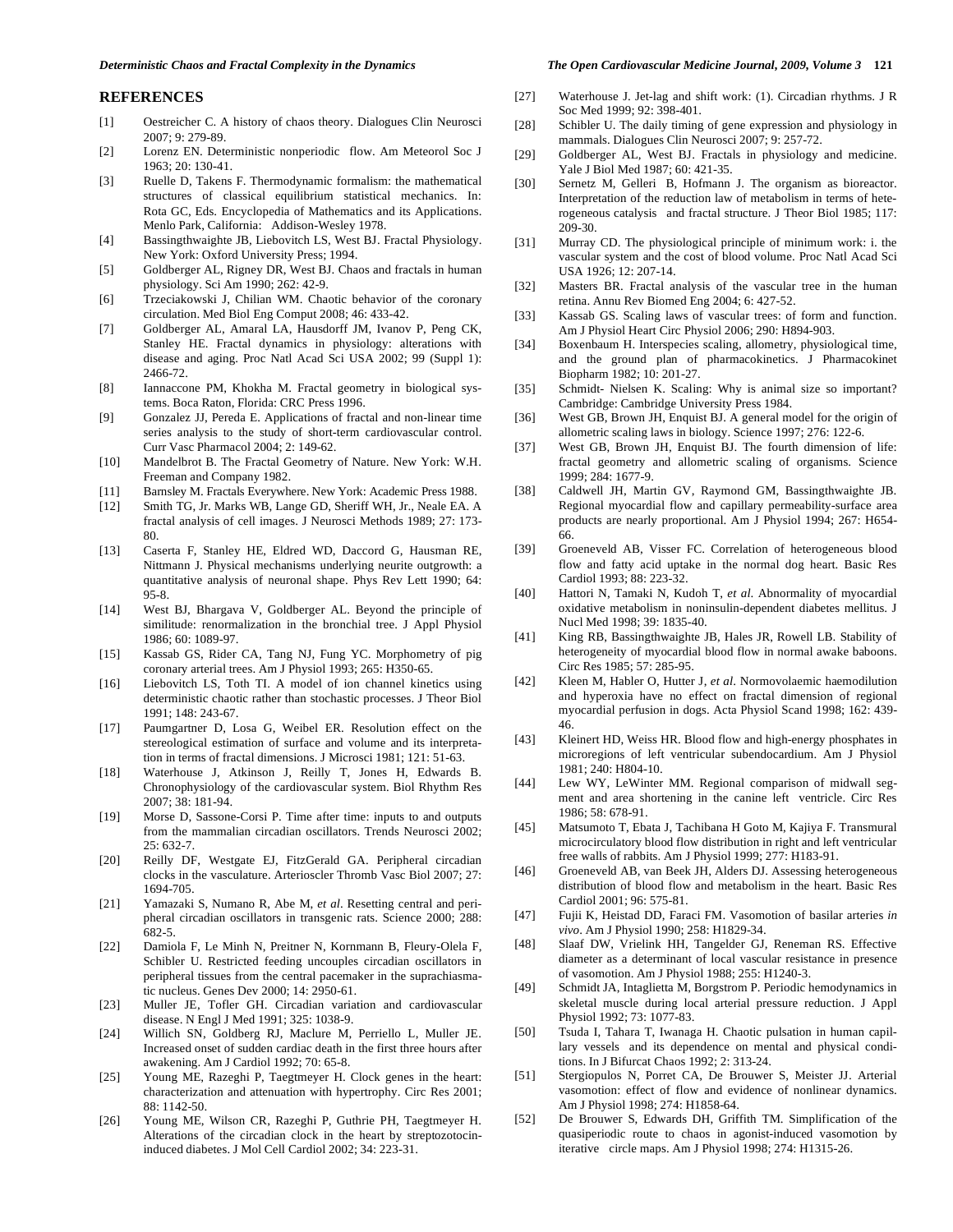- [53] Lacza Z, Herman P, Gorlach C, *et al*. NO synthase blockade induces chaotic cerebral vasomotion *via* activation of thromboxane receptors. Stroke 2001; 32: 2609-14.
- [54] Parthimos D, Edwards DH, Griffith TM. Comparison of chaotic and sinusoidal vasomotion in the regulation of microvascular flow. Cardiovasc Res 1996; 31: 388-99.
- [55] Almog Y, Eliash S, Oz O, Akselrod S. Nonlinear analysis of BP signal. Can it detect malfunctions in BP control? Am J Physiol 1996; 271: H396-403.
- [56] Wagner CD, Persson PB. Nonlinear chaotic dynamics of arterial blood pressure and renal blood flow. Am J Physiol 1995; 268: H621-7.
- [57] Wagner CD, Nafz B, Persson PB. Chaos in blood pressure control. Cardiovasc Res 1996; 31: 380-7.
- [58] Dabire H, Mestivier D, Jarnet J, Safar ME, Chau NP. Quantification of sympathetic and parasympathetic tones by nonlinear indexes in normotensive rats. Am J Physiol 1998; 275: H1290-7.
- [59] Gonzalez JJ, Cordero JJ, Feria M, Pereda E. Detection and sources of nonlinearity in the variability of cardiac R-R intervals and blood pressure in rats. Am J Physiol Heart Circ Physiol 2000; 279: H3040-6.
- [60] Wagner CD, Mrowka R, Nafz B, Persson PB. Complexity and "chaos" in blood pressure after baroreceptor denervation of conscious dogs. Am J Physiol 1995; 269: H1760-6.
- [61] Zwiener U, Hoyer D, Bauer R, *et al*. Deterministic--chaotic and periodic properties of heart rate and arterial pressure fluctuations and their mediation in piglets. Cardiovasc Res 1996; 31: 455-65.
- [62] Hoyer D, Schmidt K, Zwiener U, Bauer R. Characterization of complex heart rate dynamics and their pharmacological disorders by non-linear prediction and special data transformations. Cardiovasc Res 1996; 31: 434-40.
- [63] Peng CK, Buldyrev SV, Goldberger AL, Havlin S, Simons M, Stanley HE. Finite-size effects on long-range correlations: implications for analyzing DNA sequences. Phys Rev E Stat Phys Plasmas Fluids Relat Interdiscip Topics 1993; 47: 3730-3.
- [64] Peng CK, Mietus J, Hausdorff JM, Havlin S, Stanley HE, Goldberger AL. Long-range anticorrelations and non-Gaussian behavior of the heartbeat. Phys Rev Lett 1993; 70: 1343-6.
- [65] Bigger JT, Jr., Steinman RC, Rolnitzky LM, Fleiss JL, Albrecht P, Cohen RJ. Power law behavior of RR-interval variability in healthy middle-aged persons, patients with recent acute myocardial infarction, and patients with heart transplants. Circulation 1996; 93: 2142-51.
- [66] Tulppo MP, Makikallio TH, Seppanen T, *et al*. Effects of pharmacological adrenergic and vagal modulation on fractal heart rate dynamics. Clin Physiol 2001; 21: 515-23.
- [67] Lin LY, Lin JL, Du CC, Lai LP, Tseng YZ, Huang SK. Reversal of deteriorated fractal behavior of heart rate variability by beta blocker therapy in patients with advanced congestive heart failure. J Cardiovasc Electrophysiol 2001; 12: 26-32.
- [68] Ridha M, Makikallio TH, Lopera G, *et al*. Effects of carvedilol on heart rate dynamics in patients with congestive heart failure. Ann Noninvasive Electrocardiol 2002; 7: 133-8.
- [69] Perkiomaki JS, Zareba W, Badilini F, Moss AJ. Influence of atropine on fractal and complexity measures of heart rate variability. Ann Noninvasive Electrocardiol 2002; 7: 326-31.
- [70] Huikuri HV, Makikallio TH, Airaksinen KE, *et al*. Power-law relationship of heart rate variability as a predictor of mortality in the elderly. Circulation 1998; 97: 2031-6.
- [71] Vikman S, Makikallio TH, Yli-Mayry S, Nurmi M, Airaksinen KE, Huikuri HV. Heart rate variability and recurrence of atrial fibrillation after electrical cardioversion. Ann Med 2003; 35: 36-42.
- [72] Makikallio TH, Hoiber S, Kober L, *et al*. Fractal analysis of heart rate dynamics as a predictor of mortality in patients with depressed left ventricular function after acute myocardial infarction. TRACE Investigators. TRAndolapril Cardiac Evaluation. Am J Cardiol 1999; 83: 836-9.
- [73] Huikuri HV, Makikallio TH, Peng CK, Goldberger AL, Hintze U, Moller M. Fractal correlation properties of R-R interval dynamics and mortality in patients with depressed left ventricular function after an acute myocardial infarction. Circulation 2000; 101: 47-53.
- [74] Makikallio TH, Seppanen T, Airaksinen KE, *et al*. Dynamic analysis of heart rate may predict subsequent ventricular tachycardia after myocardial infarction. Am J Cardiol 1997; 80: 779-83.
- [75] Makikallio TH, Koistinen J, Jordaens L, *et al*. Heart rate dynamics before spontaneous onset of ventricular fibrillation in patients with healed myocardial infarcts. Am J Cardiol 1999; 83: 880-4.
- [76] Tapanainen JM, Thomsen PE, Kober L, *et al*. Fractal analysis of heart rate variability and mortality after an acute myocardial infarction. Am J Cardiol 2002; 90: 347-52.
- [77] Murray JD. Mathematical Biology. Berlin: Springer-Verlag 1993.
- [78] Schiff SJ, Jerger K, Duong DH, Chang T, Spano ML, Ditto WL. Controlling chaos in the brain. Nature 1994; 370: 615-20.
- [79] Regalado A. A Gentle Scheme for Unleashing Chaos. Science 1995; 268: 1848.
- [80] Garfinkel A, Spano ML, Ditto WL, Weiss JN. Controlling cardiac chaos. Science 1992; 257: 1230-5.
- [81] Peng CK, Havlin S, Stanley HE, Goldberger AL. Quantification of scaling exponents and crossover phenomena in nonstationary heartbeat time series. Chaos 1995; 5: 82-7.
- [82] Ho KK, Moody GB, Peng CK, *et al*. Predicting survival in heart failure case and control subjects by use of fully automated methods for deriving nonlinear and conventional indices of heart rate dynamics. Circulation 1997; 96: 842-8.
- [83] Makikallio TH, Huikuri HV, Makikallio A, *et al*. Prediction of sudden cardiac death by fractal analysis of heart rate variability in elderly subjects. J Am Coll Cardiol 2001; 37: 1395-402.
- [84] Makikallio TH, Huikuri HV, Hintze U, *et al*. Fractal analysis and time- and frequency-domain measures of heart rate variability as predictors of mortality in patients with heart failure. Am J Cardiol 2001; 87: 178-82.
- [85] Goldberger AL, Peng CK, Hausdorff JM, Mietus J, Havlin S, Stanley HE. Fractals and the Heart. In: Iannaccone PM, Khokha M, Eds. Fractal Geometry in Biological Systems. Boca Raton, Florida: CRC Press 1999.
- [86] Kyriazis M. Practical applications of chaos theory to the modulation of human ageing: nature prefers chaos to regularity. Biogerontology 2003; 4: 75-90.
- [87] Goldberger AL, Findley LJ, Blackburn MR, Mandell AJ. Nonlinear dynamics in heart failure: implications of long-wavelength cardiopulmonary oscillations. Am Heart J 1984; 107: 612-5.
- [88] Freeman WJ. Role of chaotic dynamics in neural plasticity. Prog Brain Res 1994; 102: 319-33.
- [89] Goldberger AL. Nonlinear dynamics, fractals and chaos theory: implications for neuroautonomic heart rate control in health and disease. In: Bolis CL, Licinio J, Eds. The Autonomic Nervous System. Geneva: The World Health Organization 1999.
- [90] Glass L, Winfree AT. Discontinuities in phase-resetting experiments. Am J Physiol 1984; 246: R251-8.
- [91] Glass L, Shrier A, Belair J. Chaotic cardiac rhythms. In: Holden AV, editor. Chaos. Princeton: Princeton University Press 1986; pp. 237-56.
- [92] Govindan RB, Narayanan K, Gopinathan MS. On the evidence of deterministic chaos in ECG: surrogate and predictability analysis. Chaos 1998; 8: 495-502.
- [93] Renshaw E. Chaos in biometry. IMA J Math Appl Med Biol 1994; 11: 17-44.
- [94] Bray D. Protein molecules as computational elements in living cells. Nature 1995; 376: 307-12.
- [95] Bhalla US, Iyengar R. Emergent properties of networks of biological signaling pathways. Science 1999; 283: 381-7.
- [96] Hartwell LH, Hopfield JJ, Leibler S, Murray AW. From molecular to modular cell biology. Nature 1999; 402: C47-52.
- [97] Jeong H, Tombor B, Albert R, Oltvai ZN, Barabasi AL. The large-scale organization of metabolic networks. Nature 2000; 407: 651-4.
- [98] Oltvai ZN, Barabasi AL. Systems biology. Life's complexity pyramid. Science 2002; 298: 763-4.
- [99] Barabasi AL, Albert R. Emergence of scaling in random networks. Science 1999; 286: 509-12.
- [100] Weiss JN, Yang L, Qu Z. Systems biology approaches to metabolic and cardiovascular disorders: network perspectives of cardiovascular metabolism. J Lipid Res 2006; 47: 2355-66.